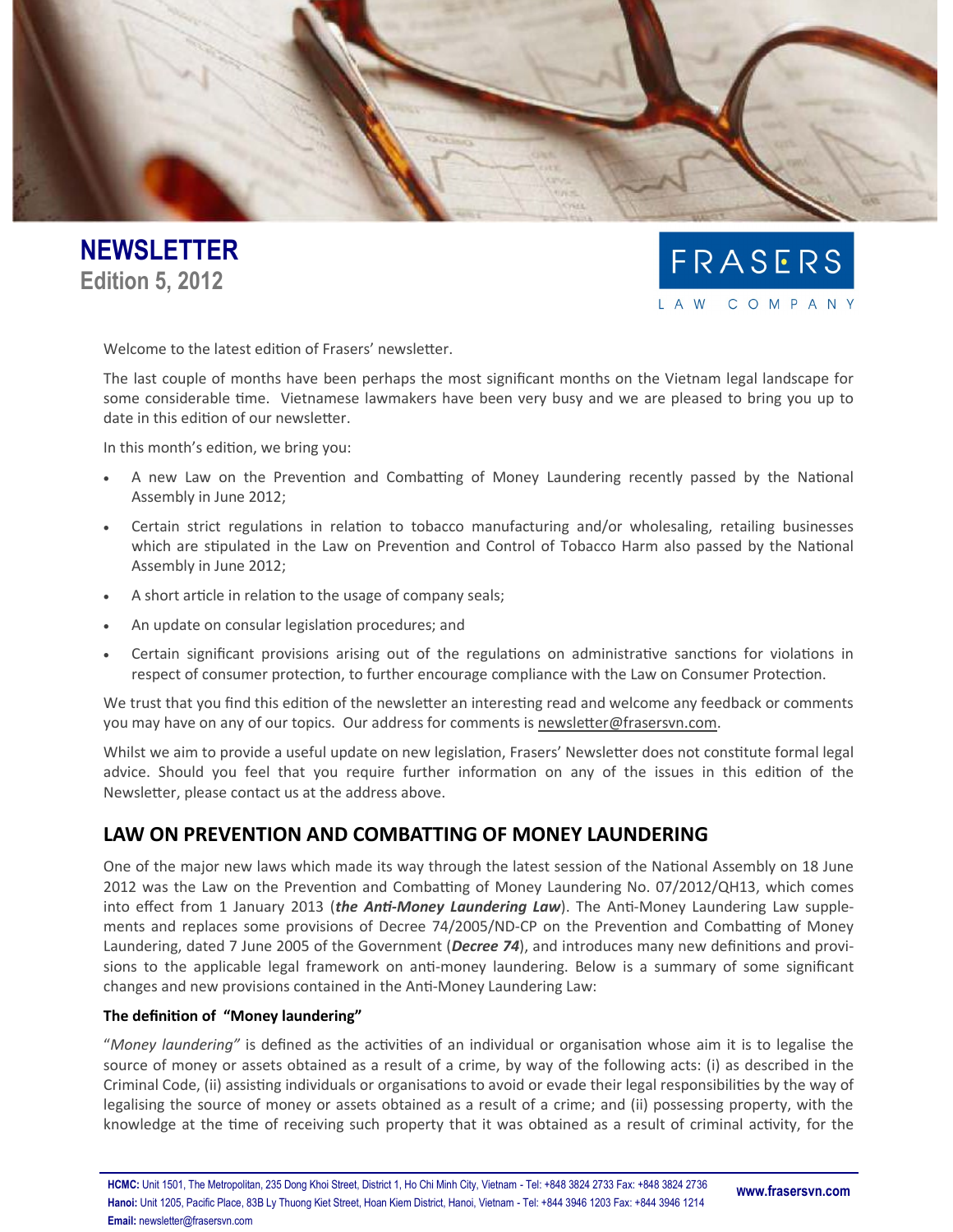



purpose of legalising the source of such money or assets .

Compared to Decree 74, the Anti-Money Laundering Law significantly broadens the definition of *money laundering* in the sense that it not only refers to the Criminal Code, but also supplements the provisions on assisting others in carrying out money laundering activities and possessing assets with knowledge that such assets were obtained as a result of criminal activity.

## **Entities subject to reporting obligations**

Two types of entities are subject to reporting obligations under the Anti-Money Laundering Law. They are: (i) financial institutions (including organisations that are licensed to conduct banking, insurance and securities activities as listed under the Anti-Money Laundering Law); and (ii) individuals and organisations conducting relevant non-financial business (i.e., gaming with prizes, casinos; real estate management services, real estate broker services, real estate trading floor operations; trading precious metals and stones; notarisation services; accounting services; legal services; entrusted investment services; or services in relation to the establishment, management and operation of companies).

#### **Know-your-customer requirement**

One of the key provisions of the Anti-Money Laundering Law is the "know-your-customer" requirement, applicable to the reporting entities. Unlike Decree 74, the "know-your-customer" obligation not only relates to the obligation to identify the direct customer, but also extends to the ultimate beneficiary of any services. "Beneficiary" is a newly introduced term under the Anti-Money Laundering Law, and is defined as:

- an individual who may possess an account, and has the controlling right where a customer conducts a transaction for the beneficiary; or
- an individual who has the right to control a legal entity or an entrusted investment agreement.

Entities subject to the "know-your-customer" requirement, may engage another organisation to verify the consumer's information. However, the Anti-Money Laundering Law does not provide any provisions on whether or not there is any condition for entities (which are not entities subject to the reporting obligation referred to above) to be engaged for the business of verification on the consumer's information.

Under the Anti-Money Laundering Law, entities subject to the reporting obligations must establish internal regulations and procedures for the classification of customers, and apply appropriate "know-your-customer" measures with respect to each type of customer. In general, customers may be classified into two categories: those with a low risk profile and those with a high risk profile.

The Anti-Money Laundering Law leaves the manner of the categorisation of customers to the discretion of the reporting entities, taking into account risks pertinent to customers, types of services and products used by the customers, and place of residence or location of the head office of the customer. However, the Anti-Money Laundering Law provides that the following types of customers and transactions should be categorised as high risk:

foreign customers who are politically exposed persons in the list to be announced by the State Bank of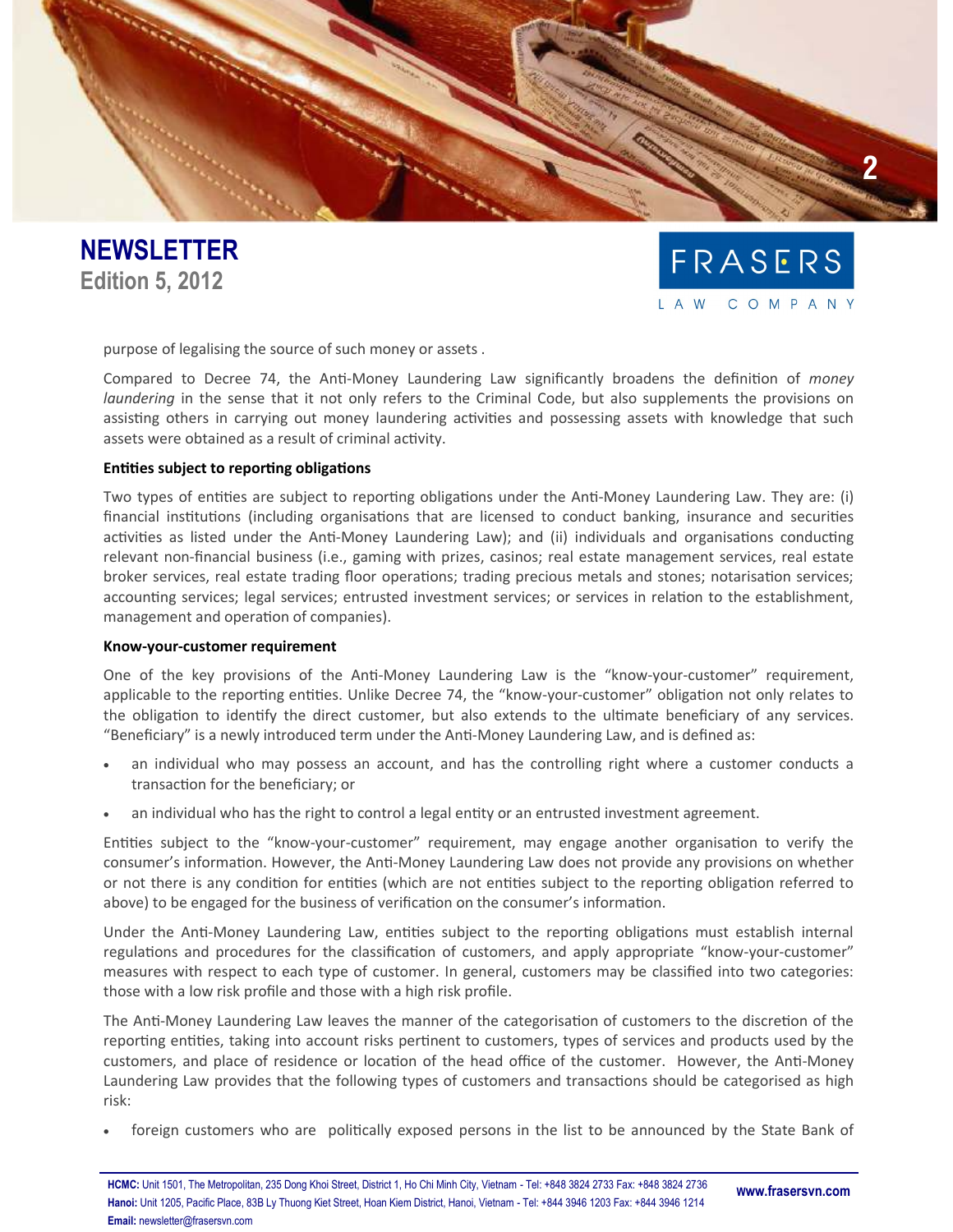



Vietnam (*the SBV*) and their relatives in accordance with the Anti-Money Laundering Law;

- agent-bank relationships;
- transactions relating to new technology;
- transactions subject to special supervision, i.e., high value, abnormal, and complicated transactions; and transactions with individuals or organisations domiciled in countries or domains enlisted by the inter-governmental financial task force for the purpose of anti-money laundering or by the SBV; and
- business transactions by referral.

In addition, entities subject to the reporting obligations must establish internal regulations on the prevention and combatting of money laundering, which should include the principal contents as set forth in the Anti-Money Laundering Law.

## **Responsibilities on the reporting, provision and retention of information**

Individuals or organisations fulfilling their reporting obligations or providing information to the competent authorities as required by the Anti-Money Laundering Law will not be considered to be in violation of regulations with regard to any confidentiality obligation.

There are three types of transactions that need to be reported to the SBV:

- A high value transaction: any transaction in cash, gold or foreign currency conducted at least once within a day, having a total value equal to or exceeding a threshold amount as provided by the competent authorities. The total amount of a high value transaction is provided by the Prime Minister from time to time;
- A wire transfer: if the total value exceeds the threshold amount as provided by the SBV; and
- A suspicious transaction: Any transaction having abnormal characteristics or legal grounds for reasonable suspicion that the transacted assets are generated from criminal activity or are affiliated with money laundering activities.

Unlike Decree 74, indications of suspicious transactions are clarified and separated into two types: (i) basic suspicious indications; and (ii) suspicious indications in certain sectors, including banking, insurance, securities, gaming with prizes, casinos, and real estate. The Anti-Money Laundering Law further provides that in the process of business, where entities subject to the reporting obligations discover any suspicious transaction which is not included in the Anti-Money Laundering Law, such entities are required to report such suspicious transactions to the SBV. The Prime Minister may supplement the suspicious indications in such sectors from time to time as recommended by the SBV.

The forms, deadlines and methods for reporting and record keeping are also set out in the Anti- Money Laundering Law.

**HCMC:** Unit 1501, The Metropolitan, 235 Dong Khoi Street, District 1, Ho Chi Minh City, Vietnam - Tel: +848 3824 2733 Fax: +848 3824 2736 **Hanoi:** Unit 1205, Pacific Place, 83B Ly Thuong Kiet Street, Hoan Kiem District, Hanoi, Vietnam - Tel: +844 3946 1203 Fax: +844 3946 1214 **Email:** newsletter@frasersvn.com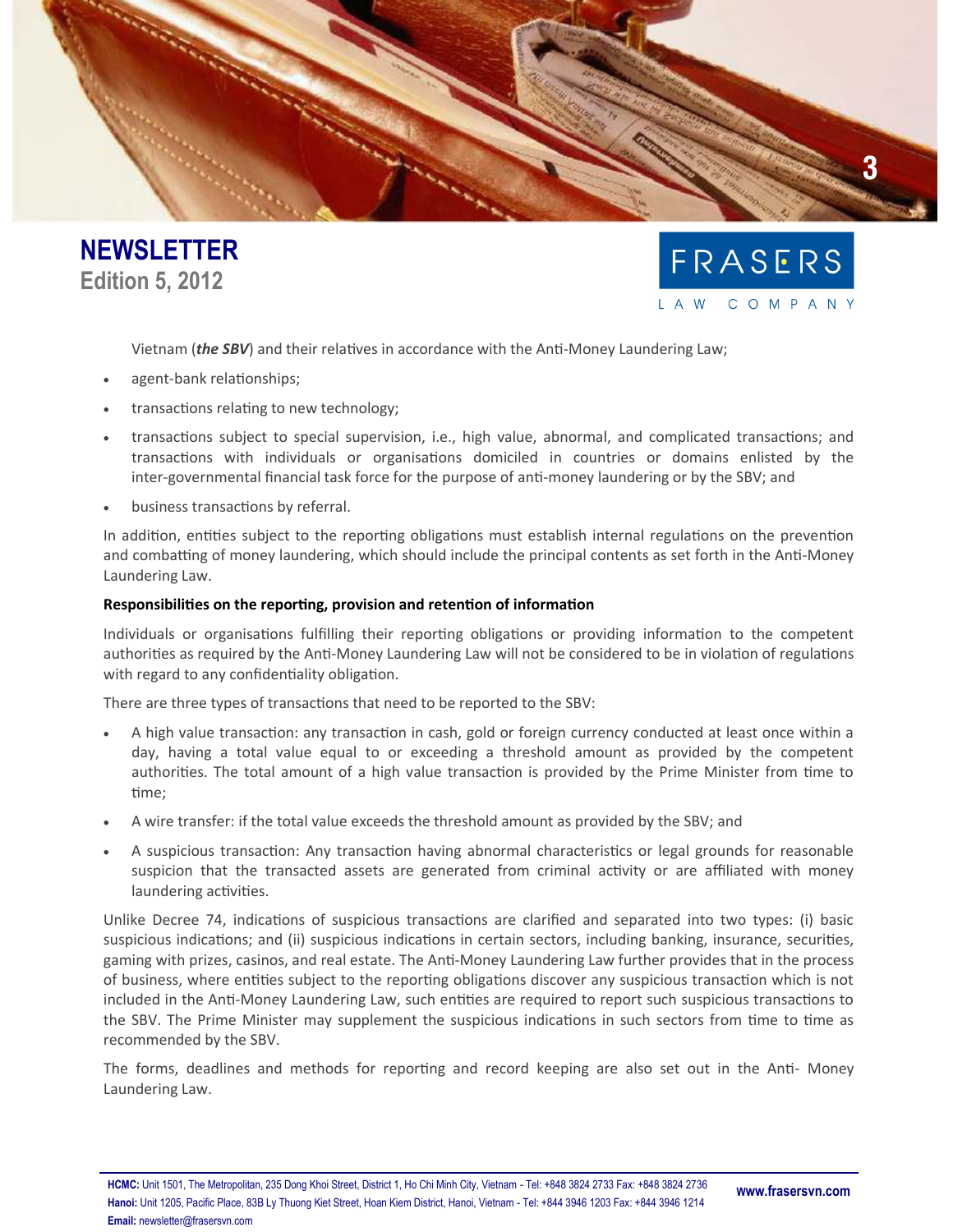



# **Temporary measures**

In comparison with Decree 74, the Anti-Money Laundering Law removes two temporary measures, being the non-implementation of a transaction and the temporary detention of an offender; and adds a new one, being the delay of a transaction.

The entities subject to the reporting regime must delay a transaction and make a report to the competent authorities if the related parties to the transaction are named in the black list issued by the Ministry of Public Security (*MPS*); or if they have reason to believe that such transaction relates to any criminal activity. The time limit for applying this measure must not exceed three days and the application of this measure must be reported to the SBV.

# **Prohibited activities**

The Anti-Money Laundering Law also introduces a new provision on the prohibited activities. Two activities, in particular, should be given special attention: (i) establishing or maintaining an anonymous account or an account with a fake name; (ii) establishing or maintaining business transactions with a bank established in one country or domain, but having no tangible presence in such country or domain, and not being subject to the management and supervision of the competent authorities in that country or domain.

# **LAW ON PREVENTION AND CONTROL OF TOBACCO HARM**

Building on its National Tobacco Control Policy initiated in 2000, a new law was recently passed in Vietnam by the National Assembly. Law No. 09/2012/QH13 on Prevention and Control of Tobacco Harm (*Law No. 9*) was passed by the National Assembly on 18 June 2012 and shall come into full force on 1 May 2013. Although the main purposes of Law No. 9 are to reduce the demands of tobacco consumption, control the sources of tobacco supply, facilitate the prevention and control of the harmful effects of tobacco, both local and foreign invested enterprises, which have been or will be conducting tobacco manufacturing and/or wholesaling, retailing businesses are also affected by Law No. 9.

# **Definition of "tobacco" and "tobacco trading"**

Law No. 9 introduces a new definition of "tobacco trading". Tobacco trading is defined as the continuous conduct of one, some, or all steps in the processing of tobacco, from manufacturing and importation, through to the consumption of tobacco on the market for the purpose of generating profit.

In addition, "tobacco" is defined for the first time in this Law No. 9. The definition is similar, however, to the definition of "tobacco products" as provided in Article 4.3 of Decree 119/2007/ND-CP dated 18 July 2007 of the Government on tobacco manufacturing and trading (*Decree 119*). That is, tobacco means any product which is wholly or partly made from raw tobacco materials and which is manufactured in the form of cigarettes, cigars, tobacco fibre, pipe tobacco, or other forms.

#### **New regulations on tobacco products**

With respect to provisions on the packaging of tobacco products, in comparison with Decree 119, there are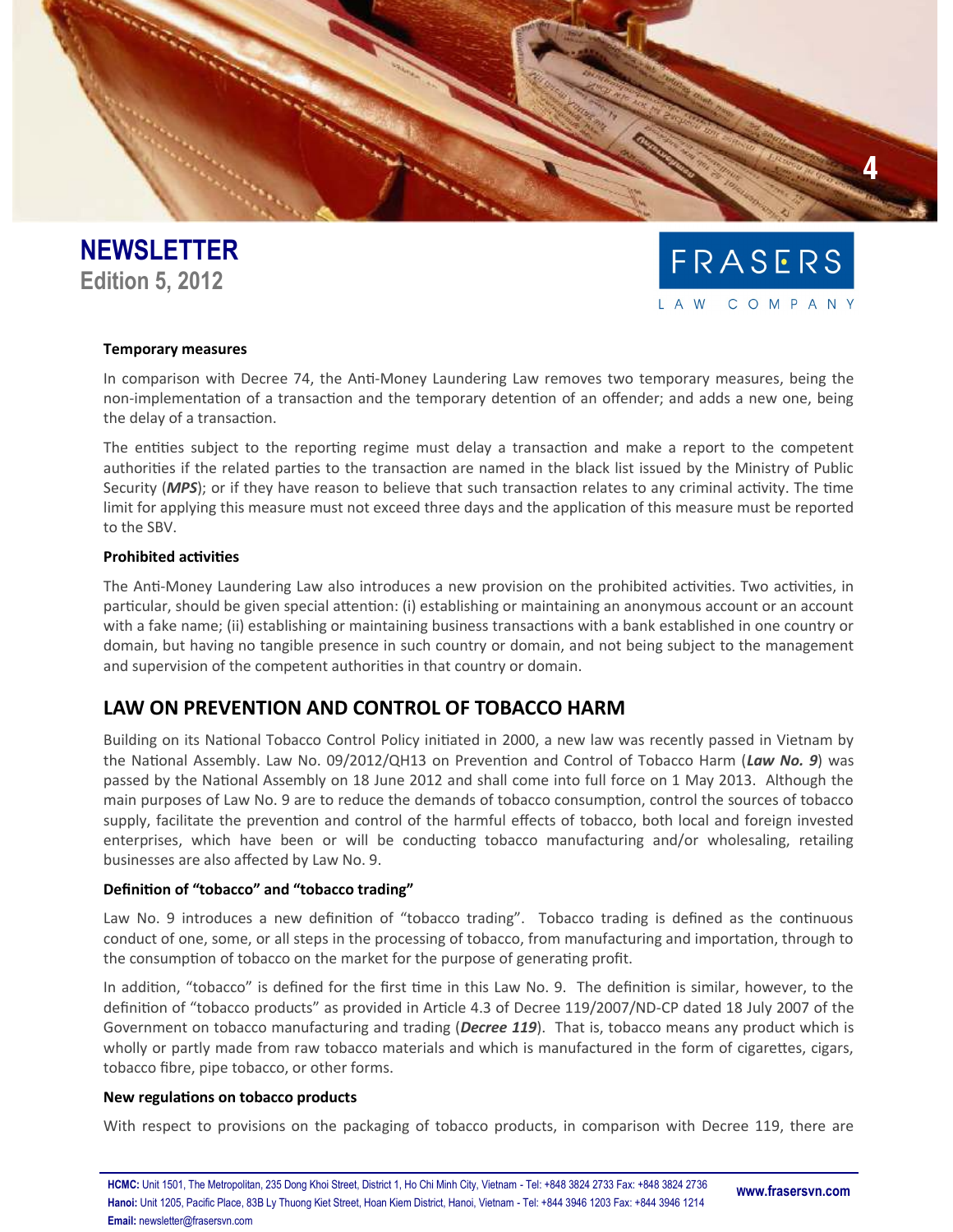



some changes to the requirements for printed warnings about the harmfulness of tobacco on public health as set forth in Law No. 9. Law No. 9 specifically requires that the warning message must describe the harmful effects of tobacco usage on a person's health, and other such appropriate messages, and should be changed periodically or at least once every two (2) years. In the near future, moreover, the printed warnings on the packages of tobacco products will be displayed much more prominently than those on the current packages, as Law No. 9 now requires that those printed warnings must occupy at least 50% of the total area of both the front and back (main) surfaces of the tobacco packages/cartons/or boxes (as compared with the required 30% in Decree 119).

In addition to the printing warnings on the package, the label of any tobacco product must also contain the following:

- the stamped or printed code and bar code;
- the dates of manufacturing and expiry; and
- the number of cigarettes or for other tobacco products, the weight.

The label should not have any wordings or phrases which appear to be ambiguous to readers or smokers regarding the harmfulness of tobacco or tobacco smoke. Law No. 9 also provides that any tobacco package/ carton/box which has been manufactured or imported for consumption in Vietnam, but does not adhere to the legal requirements on labelling and printed warnings as stipulated by Law No. 9, shall not be allowed to be sold within six (6) months as from the effective date of this Law.

Following the third year of the effective date of Law No. 9, the number of cigarettes per package shall not be less than 20 items, except for cigarettes and cigars manufactured for export.

Tobacco products which are manufactured and imported for sale in Vietnam shall be subject to the national technical standard regulations for cigarettes to be issued by the Ministry of Health. As far as we know, there is currently a draft National Technical Standard Regulation on safety for cigarettes under consideration.

#### *Foreign investment in tobacco*

With respect to foreign investment in tobacco manufacturing, Article 21.3 of Law No. 9 provides that any foreign invested project engaging in the manufacturing of tobacco must satisfy the following conditions:

- establish a joint venture or business co-operation with a licensed enterprise to manufacture tobacco, irrespective of purpose;
- the State holds a controlling ratio of the charter capital of the enterprise; and
- fulfill all other conditions of manufacturing tobacco as stipulated by the Government.

With regards to third item above, this refers to the manufacturing conditions for tobacco as provided by the Government. For the time being, Decree 119 and Circular 02/2011/TT-BCT dated 28 January 2011 by the Ministry of Industry and Trade (*Circular 02*) are those setting forth such conditions. Accordingly, in addition to those conditions as specified in Article 21.3 above, please note there are some further conditions that a foreign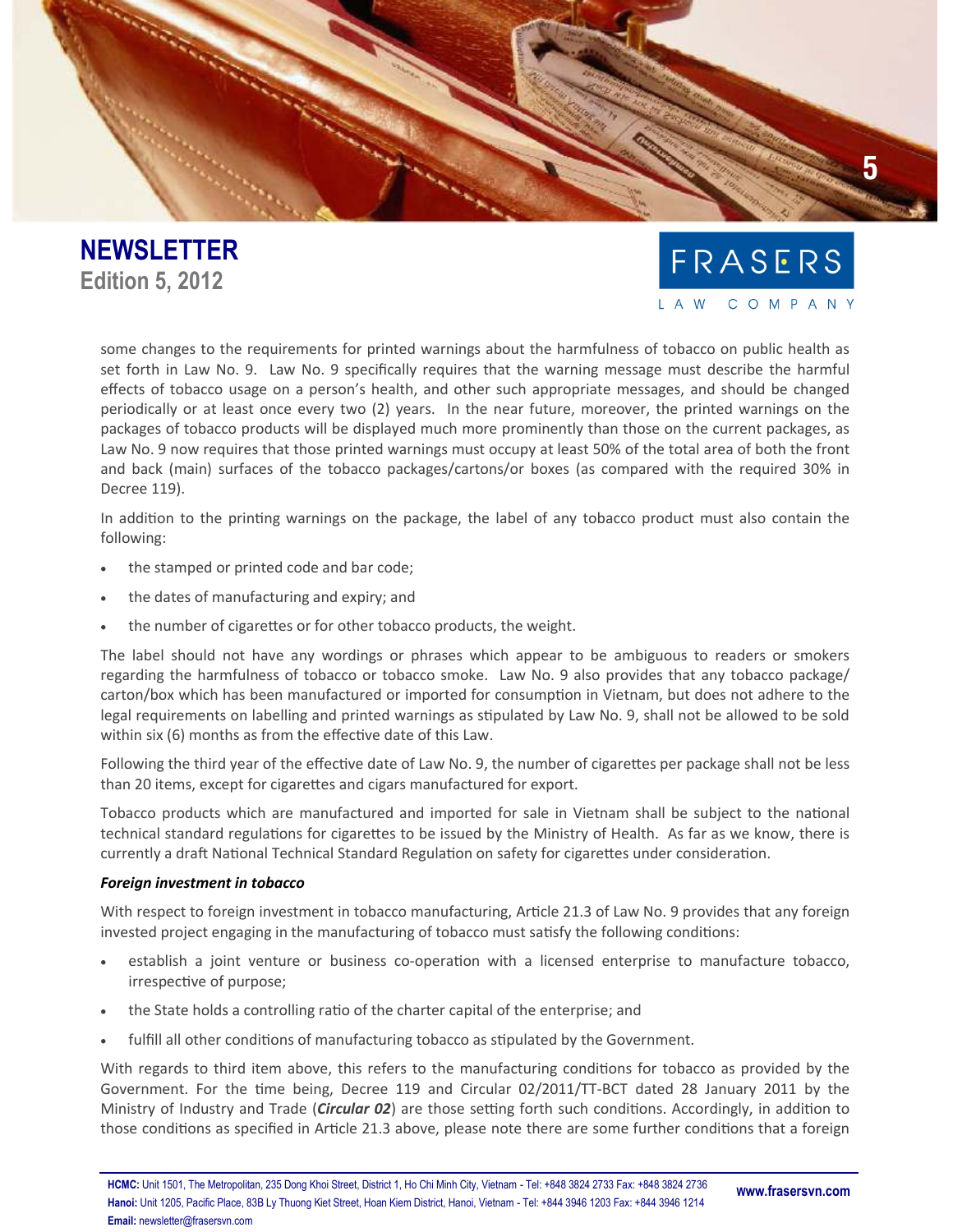



investor must satisfy, such as

- an approval of the Prime Minister for conducting a foreign investment project in the manufacturing of tobacco products;
- conditions for manufacture of tobacco products; and
- conditions for issuance of a permit for the manufacture of tobacco products.

# *Sale of tobacco*

Enterprises trading in tobacco products should also be aware that their wholesaling and retailing agencies are obliged to place a notice on site explaining that tobacco must not be sold to people under 18 years of age, and that they are not allowed to display more than one (1) package/carton/or box of each product of each tobacco brand. Tobacco products are not allowed to be sold in front of any kindergarten, primary school, high school or within a perimeter of 100 metres of any medical research institute, hospital, antenatal clinic, reserve medical centre, and medical aid station.

In addition to applicable prohibitions on tobacco advertising, while a tobacco enterprise is permitted to sponsor charitable activities, it is not allowed to promote or announce such activities through any channels of media.

# *Compulsory contributions to the Fund for Prevention and Controlling of Tobacco Harm*

Any enterprise which manufactures and/or imports tobacco shall be responsible for compulsory contributions to the Fund for Prevention and Controlling of Tobacco Harm (*the Fund*). Pursuant to Article 30.1(a) of Law No. 9, such compulsory contributions shall be made in accordance with the following timescale:

- 1% of taxable price used for calculation of special consumption tax as from 1 May 2013;
- 1.5% of taxable price used for calculation of special consumption tax as from 1 May 2016; and
- 2% of taxable price used for calculation of special consumption tax as from 1 May 2019.

Those contributions shall be declared and calculated, along with special consumption tax, and paid by the enterprises to the account of the Fund.

# **NEW CIRCULAR PROVIDING FOR SEALS OF STATE AGENCIES, ORGANISATIONS, AND THEIR RELEVANT TITLES**

On 13 April 2012, the MPS issued Circular 21/2012/TT-BCA (*Circular 21*), providing for regulations on seals of State agencies, organisations, and their relevant titles. This legislation will be applicable to State bodies and Vietnam-domiciled enterprises, etc.

Circular 21 provides no new regulations regarding the application procedures to obtain a seal. This Circular does, however, introduce new standards for a seal in relation to the font, icon, diameter, shape, etc., for each type of organisation. Illustrations of sample seals are also provided in this Circular. It is noted that, if the geographical name is engraved on a seal, it must be that of the place where the head office of an organisation or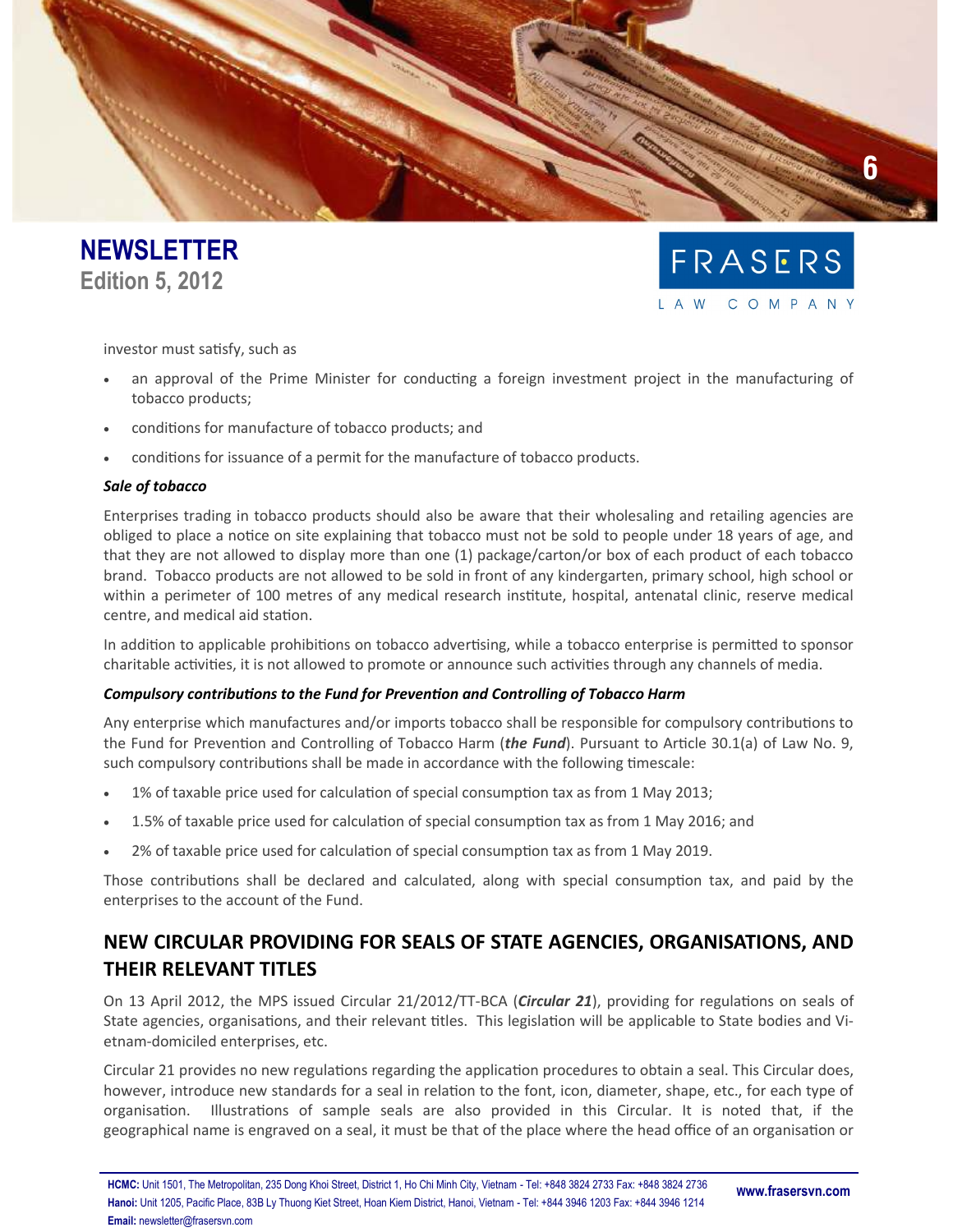



agency is located.

As provided in the new Circular, a second seal, embossed seal, and wafer seal must bear the same information and be the same size as the first seal. A smaller seal may have a different size as requested by the user, but it must contain the same information as on the first seal. With respect to a foreign organisation or entity having no diplomatic function but desiring to use its seal in Vietnam, the seal must be identical to the sample shown in the request application.

A seal must be made by a certified supplier, in possession of a Certificate of Satisfaction of Public Order, issued by an authorised Public Security agency. Regarding seals containing the national emblem, these must be made by suppliers approved by the MPS.

In addition, Circular 21 also introduces an article on time limitations for the usage of a seal. The term for usage of a seal is five years from the date of validity, as provided in the Certificate of Seal Registration, and which could be renewable. Where the seal is worn out, deformed, destroyed, or lost, or there is any organisational change of name, head office, or form of establishment, the seal may be exchanged or re-issued.

Circular 21 has come into full force as from 6 June 2012, replacing Circular 08/2003/TT-BCA dated 12 May 2003, providing guidelines on the seal model and engraving, as well as preservation and usage inspections by an organisation or entity pursuant to Decree 58/2001/ND-CP dated 24 August 2001 on seal management and usage. A seal issued under the previous Circular, and which does not contravene the provisions of Circular 21, however, shall remain valid.

# **ADDITIONAL REGULATIONS PROVIDING GUIDELINES FOR CONSULAR CERTIFICATION AND LEGALISATION PROCEDURES**

On 20 March 2012, the Ministry of Foreign Affairs (*MOFA*) issued Circular 01/2012/TT-BNG (*Circular 01*) providing guidelines on a number of provisions of Decree 111/2011/ND-CP (*Decree 111*) with respect to consular certification and legalisation. As a replacement for Circular 01/1999/TT-BNG dated 3 June 1999 providing for consular legalisation procedures on documents and/or materials, Circular 01 only focuses on clarifying the terms and provisions provided by Decree 111, streamlining the procedures for consular certification (applicable to documents produced in Vietnam to be recognised and used overseas) and on consular legalisation (applicable to foreign documents to be recognised and used in Vietnam) (hereinafter together

referred to as, *the Consular Procedures*).

(a) Identifying the competent agencies able to conduct the Consular Procedures in Vietnam:

Decree 111 in general provides that MOFA is the competent entity to carry out the Consular Procedures in Vietnam, and that MOFA may authorise its agencies at the provincial level to process any application dossier for the Consular Procedures, i.e., Circular 01 expressly states that its Consular and Foreign Affairs Offices in Ho Chi Minh City are the two agencies authorised to carry out such Procedures. With respect to the other provinces and municipalities under the central government, MOFA's Minister will decide which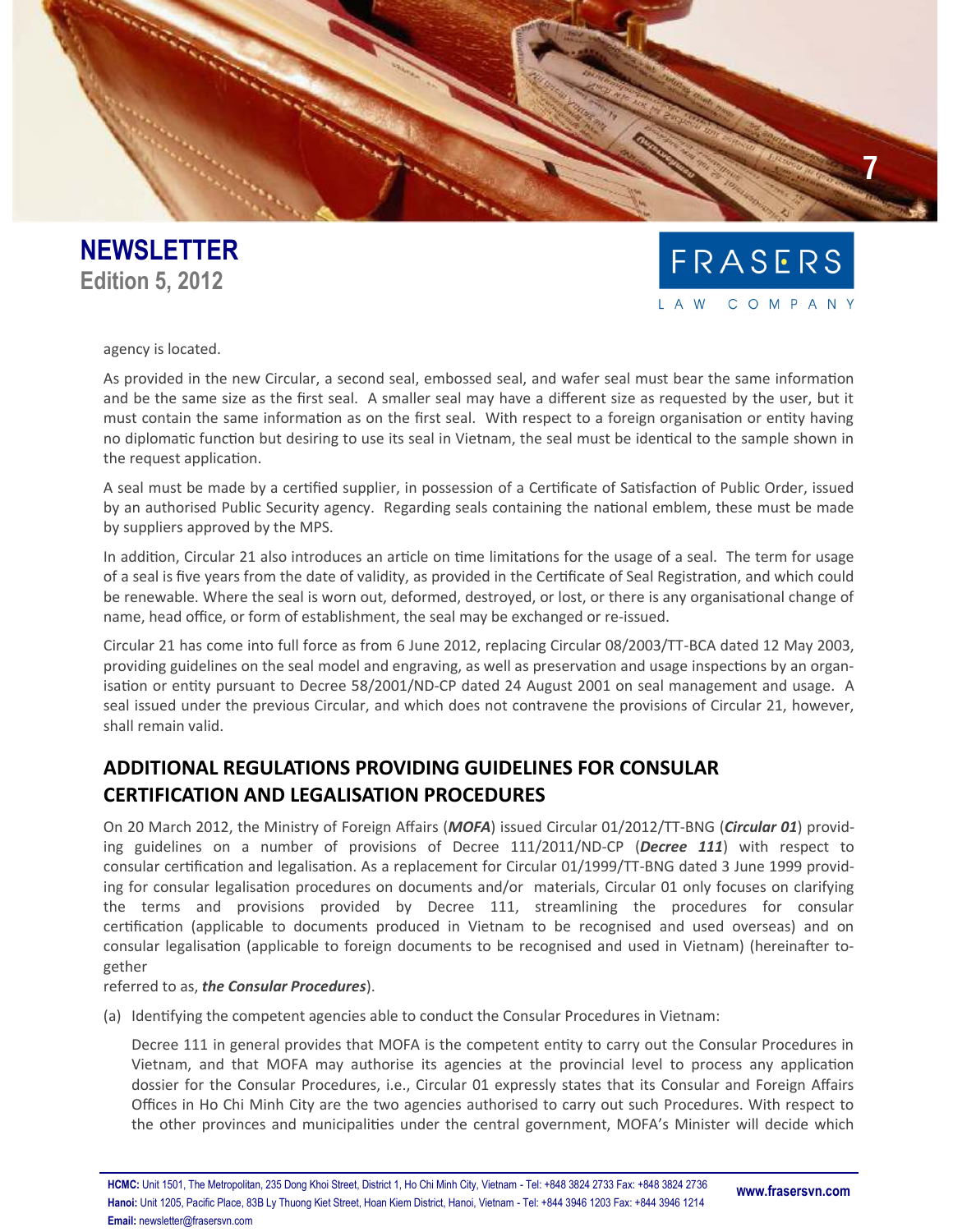



relevant agency is to be authorised to conduct such Procedures after taking into consideration the actual demands, officials' capacity, and facilities at each locality.

(b) Languages used in the Consular Procedures:

According to Circular 01, the languages to be used in such Procedures are Vietnamese and English. In the event that such Procedures are conducted overseas, the official language of the country where the documents and/or materials are produced will be used as the main language other than English.

(c) Specific types of documents eligible for the Consular Procedures:

Circular 01 lists the documents and/or materials that can be requested for the Consular Procedures at any authorised agency. Such efforts, however, merely categorise the three main groups of such documents and/ or materials, including:

- Education and training-related qualifications and certificates;
- Health care-related certificates; and
- Judicial records.

This Circular also covers other documents and/or materials eligible for the Consular Procedures in compliance with the laws. Hopefully, we will see more guidelines detailing which documents and/or materials are "eligible for the Consular Procedures in compliance with the laws" in the near future.

(d) Clarifying a number of the following terms and phrases in Decree 111:

With regard to the provision of documents and/or materials that the Consular Procedures are not allowed to certify and legalise, Circular 01 expresses that:

- *Documents and/or materials in the application dossier for the Consular Procedures having contradicting content* are defined as such documents and/or materials that have self-contradicting content or contradict other documents and/or materials enclosed in such dossier;
- *The original signature and original seal,* defined as the signature which is directly executed on and the seal which is directly affixed to, the documents and/or materials;
- *Documents and/or materials having content causing harm to the State of Vietnam are defined as such* documents and/or materials with content that violates the rights and benefits of the State of Vietnam and are inconsistent with its policies and intentions, or are otherwise intent on causing harm to Vietnam.

With regard to the application dossier for the Consular Procedures:

- *Vade-mecum documents* are defined as identification card, passport or other documents;
- *A copy of vade-mecum documents* is supposed to be included in a dossier but need not be certified as a true copy;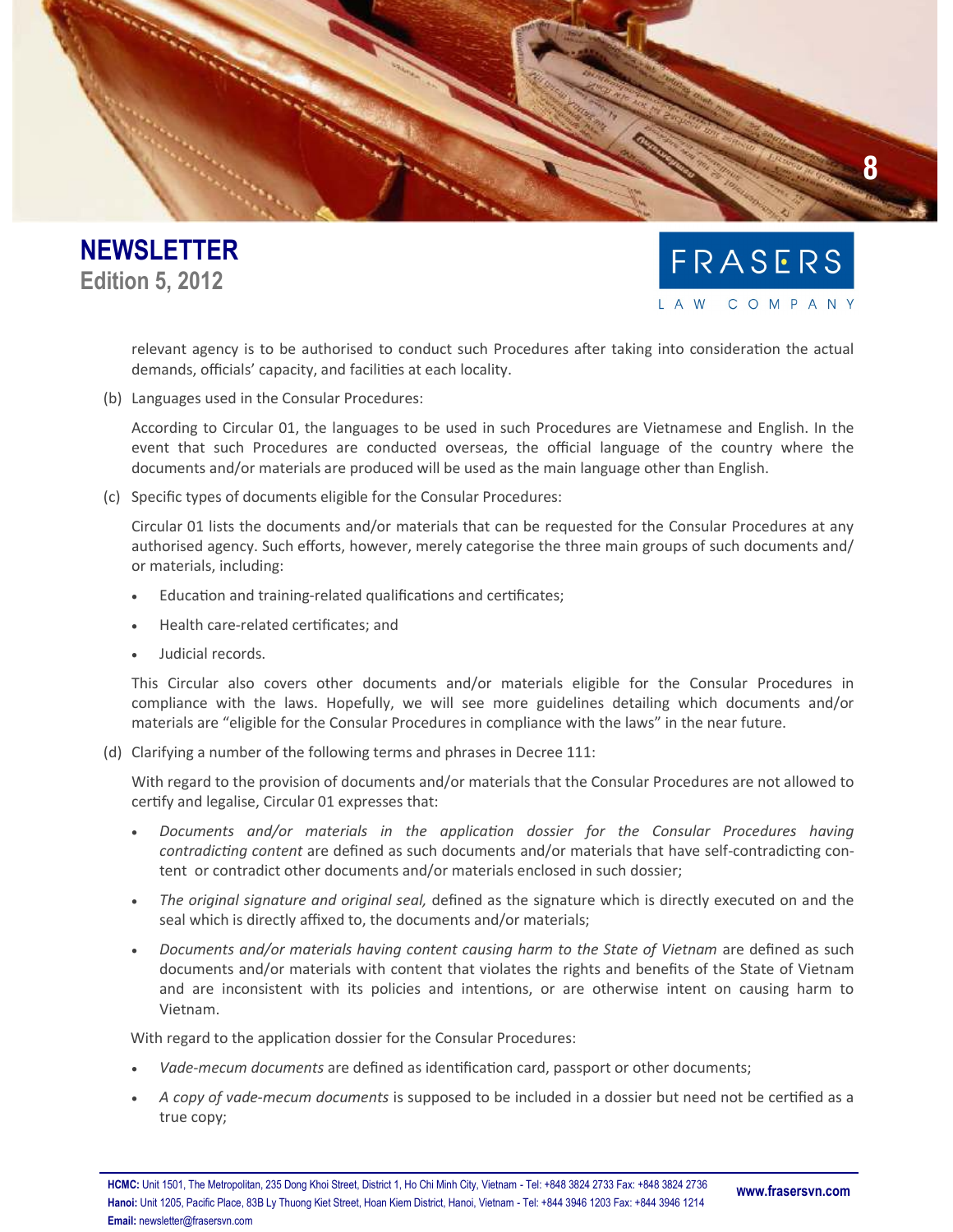



- *Documents and/or materials applying for the Consular Procedures*, if containing more than one sheet, must be sealed on each fanning-out sheet or bound or sealed or otherwise sealed for the purpose of preventing the fraudulent exchange of any sheet in such documents and/or materials;
- *Translated versions of such documents and/or materials* need not be certified as true copies.
- (e) Explanations regarding how to calculate the processing time for the Consular Procedures application dossier:

Circular 01 emphasises that the number of pages of such documents and/or materials shall not affect the processing time of such dossier. In other words, according to Decree 111, the processing time of any dossier will last from one to five working days, subject to the volume of such documents and/or materials.

Circular 01 has been in effect as from 15 May 2012.

# **NEW ADMINISTRATIVE SANCTIONS SUPPORT CONSUMER PROTECTION**

To further encourage compliance with the Law on Consumer Protection, on 16 March 2012, the Government promulgated Decree No. 19/2012/ND-CP, providing for the sanctioning of administrative violations in respect of consumer protection (*Decree 19*).

Individuals and organisations committing acts of administrative violation in respect of consumer protection shall be subject to principal sanctions, being a caution or a fine with the maximum penalty of VND 70,000,000 (equivalent to approximately US\$ 3,500). Depending on the nature and severity of the violation, organisations or individuals committing administrative violations may be subject to additional sanctions including withdrawal of relevant practice permits or certificates and confiscation of material evidence or means used to commit such violations.

We set out below certain notable acts of violation and their corresponding sanctions:

#### **Violations with respect to consumer information**

A fine of between VND 10-30 million (equivalent to approximately US\$ 500-1,500) shall be imposed for acts of:

- failing to explicitly and publicly inform consumers on the purposes of collecting and using consumers' information; and
- transferring consumers' information to a third party without the prior consent of such consumers, except for certain cases as prescribed by the laws.

Unfortunately, no definition of "consumers' information" is provided. We hope that a relevant guideline may be issued in the near future.

#### **Violations of advertising activities**

A fine of between VND 20-30 million (equivalent to approximately US\$ 1,000-1,500) shall be imposed for acts of false or misleading advertising with respect to products, services or business reputation or capacity of traders.